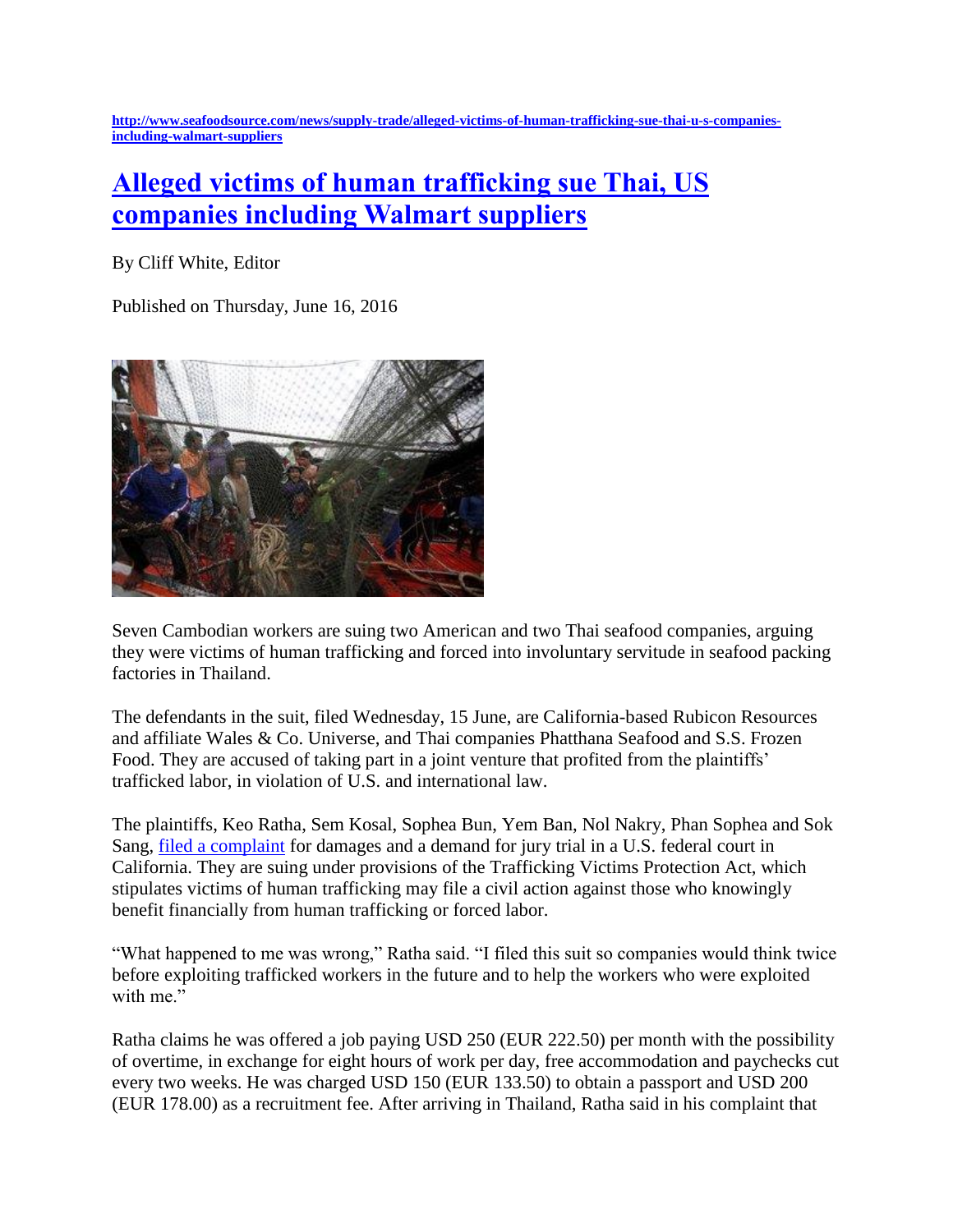his passport was confiscated and he was paid USD 135 (EUR 120.14) per month but his rent and other salary deductions did not leave him with enough money to afford food. In addition, Ratha said he lived in unsanitary, overcrowded facilities, sleeping on a concrete floor in a room with a leaky roof., and his working conditions required him to work with chlorine, which caused him breathing problems. Ratha said he tried to quite but was told he couldn't leave could not retrieve his passport until he paid off his recruitment fee.

The other workers involved in the suit allege they were recruited with similar promises as those made to Ratha and were met with similar working and living conditions as Ratha faced. Some fell into debt while working since they were charged for equipment, transportation and healthcare whether they used it or not, they allege, and one worker, Phan Sophea, could not return to Cambodia for his mother's funeral because he did not have enough money to "ransom" his passport back, his complaint alleges.

"When they finally returned home, these men and women had nothing to show for their hard labor and their families were poorer than before," said Agnieszka Fryszman, the lead attorney for the villagers, who are being represented by three law firms. "Fortunately, in the Trafficking Victim's Protection Act, Congress gave trafficked workers the tools they need to obtain justice when companies knowingly profit from forced labor in their supply chains."

The lawsuit alleges the four companies named in the suit are all vertically aligned as affiliates or business partners of Chanthaburi Seafoods (CSF Group) and work with each other to move processed seafood from Thailand to the United States. They sell shrimp and other seafood to large U.S. customers including Walmart, the suit claims.

The workers are seeking awards of monetary damages for wages promised but not paid, loss of assets and opportunities due to illegal conduct, mental anguish and pain, as well as requesting punitive and exemplary damages and coverage of their attorneys' fees.

Rubicon Resources CEO Brian Wynn did not respond to a request from SeafoodSource for comment.

Reports by the United Nations, Human Rights Watch, the Community Legal Education Center, the Labour Rights Promotion Network, Johns Hopkins' School of Public Health, the Solidarity Center and the U.S. Department of Labor have detailed the widespread use of human trafficking and forced labor in the Thai seafood industry, the lawsuit states.



## **Contact Cliff White**

Editor